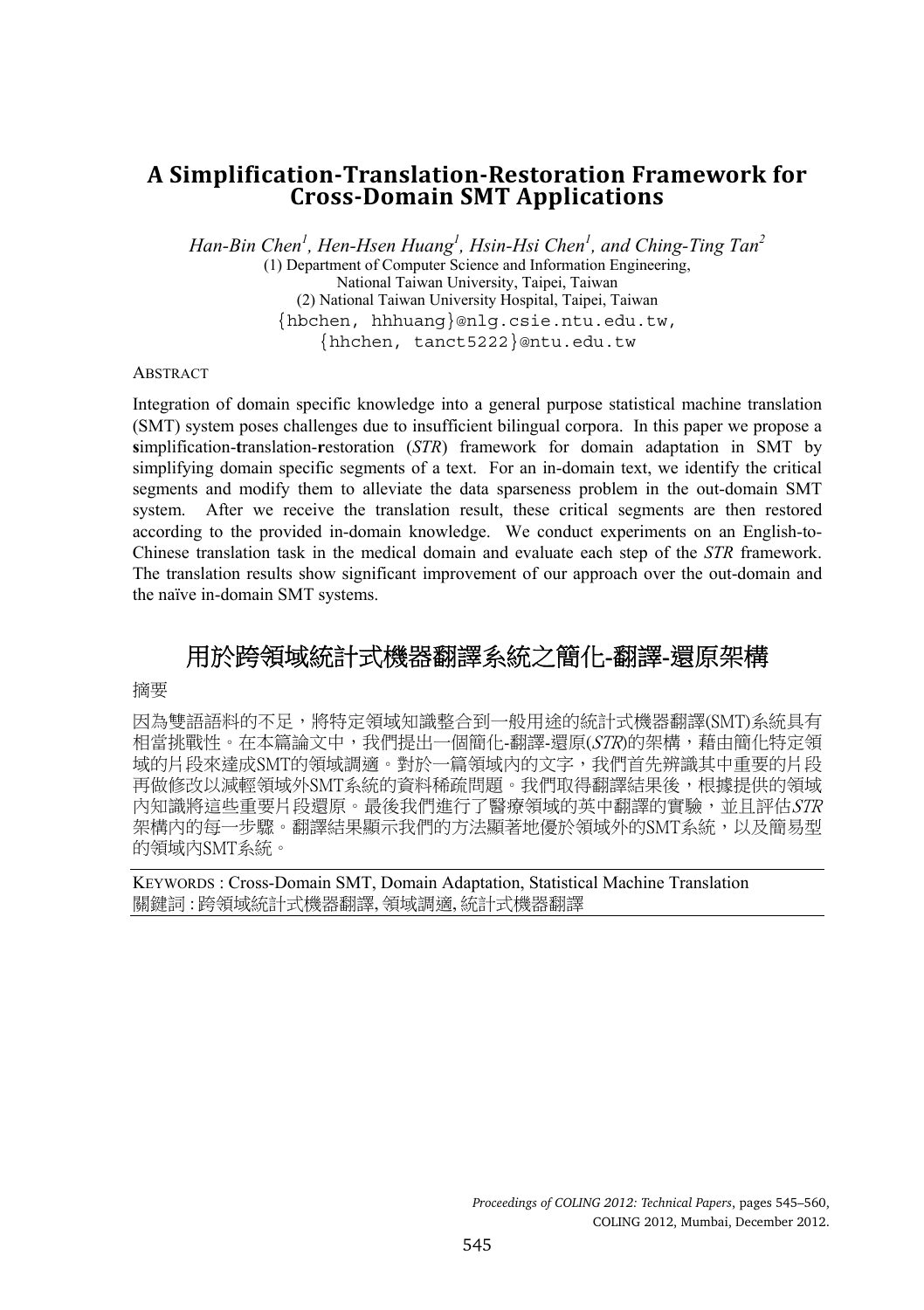### **1 Introduction**

Over the past decades, the rapid growth of available parallel corpus makes SMT development feasible, and SMT system has gradually moved toward practical use because of its relatively acceptable translation speed and quality. A phrase-based SMT system (Koehn et al., 2003; Koehn, 2004), for example, trains a phrase table from a large bilingual corpus as its translation model, and decodes source language input in polynomial time with greedy algorithms such as beam search. It translates phrases as basic units, and thus captures short-range reordering phenomena between source and target languages. Generally phrase-based SMT models outperform word-based ones (Koehn et al., 2003). However, an SMT system fails to capture long-range contextual knowledge due to the limited horizon and the sparseness nature of lexical n-grams. These drawbacks reduce the translation quality in terms of translation and reordering errors, especially when limited bilingual corpus is available for estimating translation model.

The data sparseness problem may worsen when we build an SMT system for a specific domain but have small or no bilingual in-domain corpus. The translation performance could be seriously degraded since the SMT system cannot gather the statistical evidence of a segment containing out-of-vocabulary (OOV) words. For some domains, a bilingual dictionary containing sourcetarget term pairs is available. With such in-domain knowledge, one can force an SMT system to translate OOV terms according to the dictionary. In this way, we correctly translate in-domain terms. However, translation quality may still be unsatisfying under this naïve integration because in-domain terms are rare or unseen in the background SMT model. Hence the context of these in-domain terms can hardly be captured. FIGURE 1 shows an incorrect English-Chinese translation of a sentence in a medical record by the online Google Translate service. In this example, it correctly translates the diagnosis term "crystal induced arthritis". However, it mistranslates its nearby phrasal verb "suffered from" by translating these two words separately. This example shows an SMT system may recognize the domain specific terms with either bilingual dictionary or its background SMT model, but still gives improper translations of the surrounding words due to insufficient context knowledge of these in-domain terms.



FIGURE 1 – Translating domain specific text with Google Translate. The bold target phrases are the inappropriate translations.

Our work originates from the following idea: modifying an in-domain segment in a source text such that the background SMT model not only recognizes it but also translates it together with its context words. Based on the motivation, for example, we modify the complicated diagnosis term "crystal induced arthritis" in FIGURE 1 into a more general term that occurs more frequently in the background SMT model, such as "cancer", "pneumonia" or "hypertension". Since these terms are more common in the general corpora, the general SMT system is able to better handle the modified text. Take the common word "cancer" as an example, the Google Search engine shows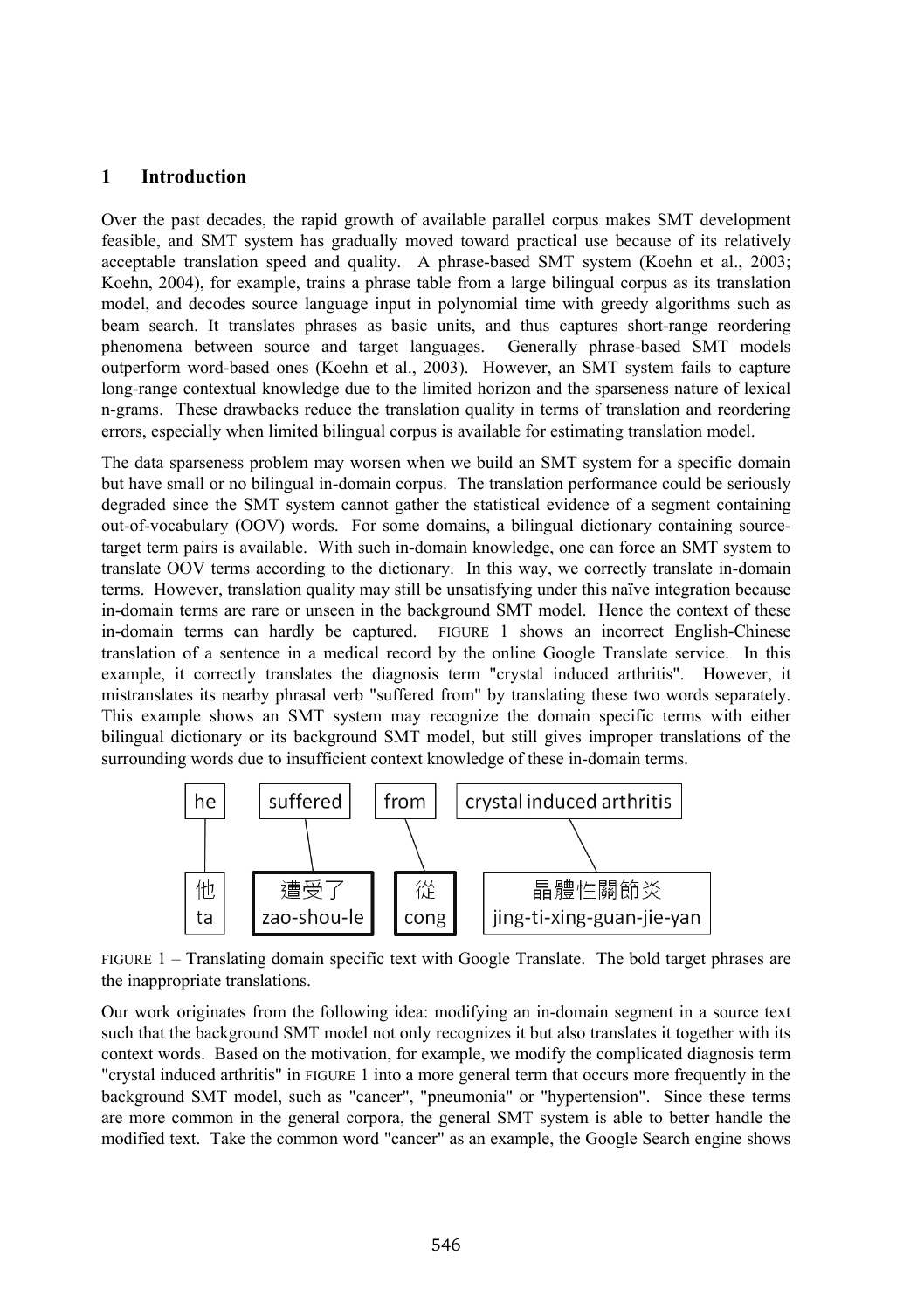that Web pages containing "suffered from cancer" significantly outnumber those containing "suffered from crystal induced arthritis".

In this paper, we propose a **s**implification-**t**ranslation-**r**estoration (*STR*) framework to address domain adaptation in SMT by modifying in-domain text in favour of the background SMT system. The *STR* framework includes four steps to produce a cross-domain translation with higher quality than a general purpose SMT system. More specifically, to translate an in-domain source text, we identify the domain-specific segments and simplify them into more general expressions. The modified text is then translated by an out-domain SMT system. After that, we manipulate the translation result by replacing the modified parts and their translations with the correct bilingual segments in our in-domain knowledge (e.g., bilingual dictionary). Our framework is suited to the cross-domain SMT scenario where an out-domain SMT system and bilingual in-domain dictionaries are available. We show the effectiveness of the framework through a case study by building an SMT system for the medical domain. In this domain, OOV is a frequent problem if a general purpose SMT system is applied. On the other hand, there are plenty of bilingual dictionaries in this area. We implement the *STR* framework and report the experimental results of the translation tasks on medical summaries in a hospital. The central issues in this framework include (1) collecting bilingual in-domain knowledge and identifying indomain segments in a source text, (2) replacing the in-domain segments with the proper simplified forms, (3) translating the modified text with a background SMT system and (4) restoring the original in-domain segments after receiving the translation results from the background SMT system.

We are not the first to rephrase source language text in order to improve SMT output. As a pilot study, Resnik et al. (2010) proposed a targeted paraphrasing approach which identifies the critical source segments difficult for the background SMT system to translate. These segments are then manually paraphrased in many ways in order to provide the SMT system with more choices of decoding paths. Different from their work, we automatically identify the critical segments with in-domain knowledge, simplify them with linguistic information, and restore these critical segments after receiving the SMT results.

This paper is organized as follows. In Section 2, we review the previous works on domain adaptation and related work of our approach in SMT. In Section 3, we formally describe our simplification-translation-restoration framework to deal with domain adaptation in SMT. In Section 4, we evaluate the effectiveness of our *STR* framework by conducting a case study of English-Chinese medical summary translation, and discuss the experimental results. Section 5 draws the conclusion, indicates the potentials of our method, and shows some future work.

# **2 Related Work**

Building an SMT system from large scale bilingual data for a specific application has become a practical option today. On the other hand, SMT model heavily relies on the statistical evidences in the training corpus. As a result, it may learn a biased SMT model, and suffer from the data sparseness problem of the training corpus when dealing with the ambiguity nature of human language. This drawback results in some typical issues such as translation disambiguation problem (Carpuat et al., 2007; Chan et al., 2007), in which a word has several senses, but the corpus is biased towards a particular subset of the senses. The SMT model trained from such a corpus is therefore prone to give the wrong translation due to the wrong choice of sense.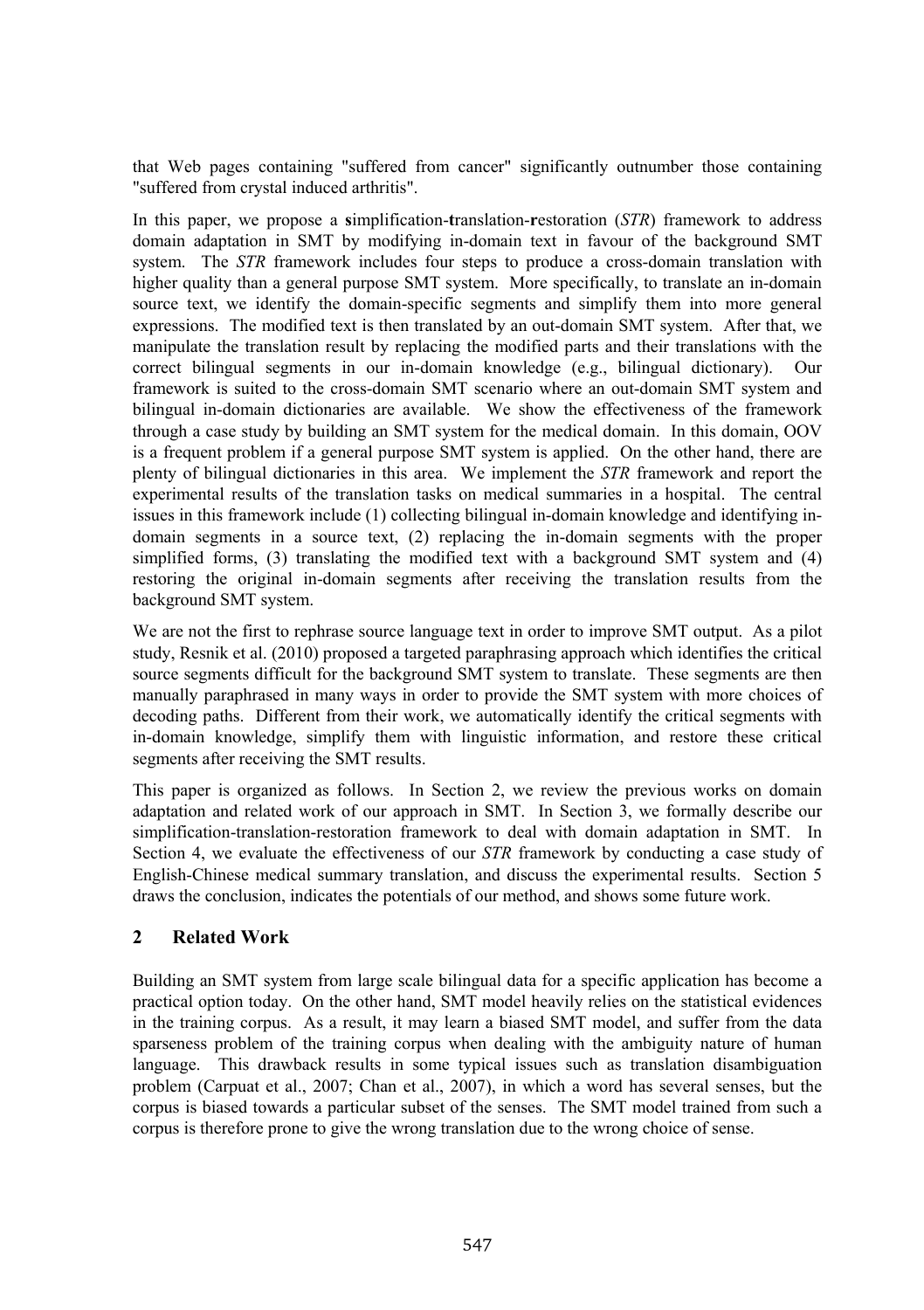When a cross-domain SMT application is concerned, data sparseness problem is worsened by limited in-domain bilingual corpus. Domain adaptation techniques therefore play a key role in building an in-domain SMT system under a resource poor environment. A number of adaptation approaches have been proposed by leveraging either bilingual or monolingual in-domain resources. Foster and Kuhn (2007) proposed a mixture-model approach that divides and trains a bilingual corpus into several models. Different models were then weighted by estimating the similarity between a model and the in-domain development data. Matsoukas et al. (2009) devised sentence-level features and weighted the domain relevance to each sentence in the bilingual training corpus by optimizing an objective function. Foster et al. (2010) further raised the granularity by weighting at the level of phrase pairs. Similarly, a mixture-model approach was also applied in word-alignment task (Civera and Juan, 2007). Zhao et al. (2004) applied information retrieval techniques to select in-domain documents from large monolingual text collections and enhanced the baseline language model. Bertoldi and Federico (2009) exploited an in-domain monolingual corpus to synthesize a pseudo bilingual corpus and trained an indomain translation model from the synthesized corpus.

While previous works concentrated on model and parameter estimation to achieve domain adaptation, they worked on the data sets with similar lexicons. Few studies dealt with large domain gap, which is a practical issue for a cross-domain SMT system. In the medical domain, for example, a term may not even appear in training corpus and therefore SMT system gives no translation to it. This OOV problem is common when translating domain specific terms such as diagnosis and surgical names in biomedical literature or medical records using a general purpose SMT system. Different from the previous works, we address cross-domain issues in SMT across two largely distinct domains by simplifying in-domain segments to the ones that can be recognized by the out-domain or the background SMT system, and restoring the in-domain segments after receiving the SMT results.

Text simplification (Zhu et al., 2010; Woodsend and Lapata, 2011; Wubben et al., 2012) itself has some straightforward NLP applications. For example, we produce a simpler version of a text by modifying the lexical contents and shortening the grammatical structures without changing the original text at the semantic level. Such simplified contents are beneficial for language learners and people with lower levels of literacy. One of the real world applications is Simple English Wikipedia (http://simple.wikipedia.org), which uses simple English words and grammar, and thus English language learners can benefit from it. In this paper we apply sentence simplification techniques to improve machine translation quality. The source language input is simplified into the version that makes it easier for the SMT system to translate. This simplification step serves as a pre-processing module of the out-domain SMT model which has poor in-domain knowledge.

The simplification approach can be viewed as a variant of paraphrasing, which expresses the same meaning in different ways. Paraphrasing is employed for various NLP tasks, such as machine translation, natural language generation and computer assisted language learning. For SMT task, paraphrasing is often used to alleviate the data sparseness problem in translation model. For example, we paraphrase a source language text so that the paraphrased parts are easier for the background SMT system to translate. Callison-Burch et al. (2006) pioneered a pivoting approach through parallel corpus to improve phrase-based SMT model. Marton et al. (2009) proposed a monolingual framework to select paraphrases of a term by comparing its context with those of candidate paraphrases. Aziz et al. (2010) proposed a semi-automatic approach to mine paraphrases from hypernyms and hyponyms in ontology. Resnik et al. (2010)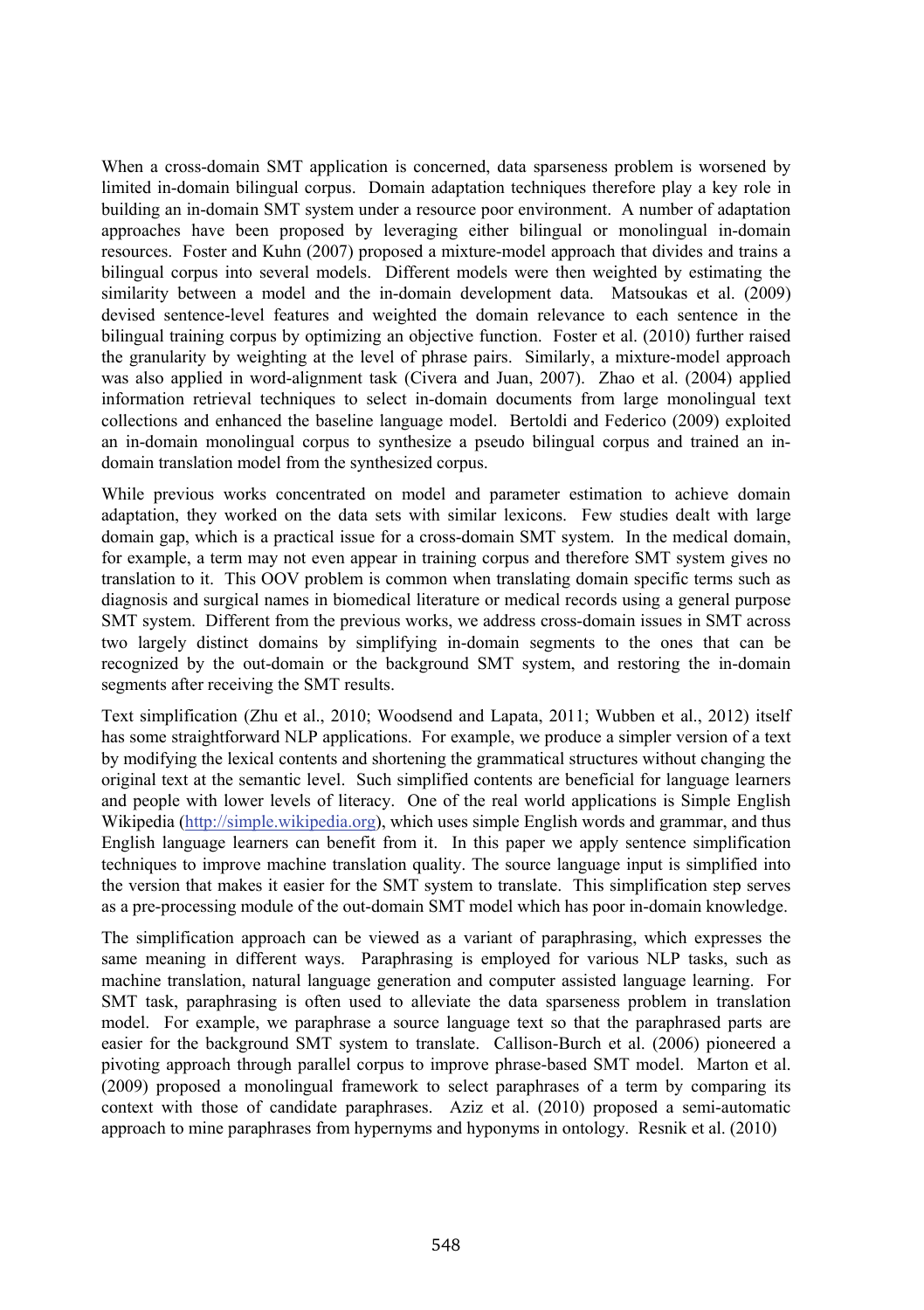

FIGURE 2 – The idea behind our *STR* framework applied to the bold phrases. We (a) simplify the source diagnosis term before translation, (b) translate the simplified sentence with an SMT system, and (c) restore the original diagnosis term and produce the translation result.

conducted a pilot study of targeted paraphrasing in which monolingual speakers on both sides collaborate to improve SMT output by paraphrasing the critical segments of source text.

Different from previous studies that applied paraphrasing to SMT in the general domain, our work focuses on addressing cross-domain issues. We aim at adapting in-domain knowledge into the out-domain SMT system in a more smooth fashion than the naïve integration approach. While other works paraphrase general segments to provide more decoding options, we concentrate on domain specific segments which account for the performance degradation of a cross-domain SMT system. We try to identify these in-domain segments and simplify them to better fit the background out-domain SMT model.

# **3 A Simplification-Translation-Restoration (***STR***) Framework**

We express the basic idea behind our *STR* framework through the example of the incorrect translation result shown in FIGURE 1. In order to fit the in-domain term to its general context, we change the obscure medical term to a more general one. In this example, the rare source medical term "crystal induced arthritis" in FIGURE 1 is thus simplified to the more public diagnosis term "hypertension", as illustrated in FIGURE  $2(a)$ . This simplified sentence is then sent to Google Translate. FIGURE 2(b) shows the translation result, which gives not only the correct translation of the diagnosis term "高血壓", but also the nearby context "患有". Moreover, the phrase "suffered from hypertension" is translated as a unit, implying that the translation model capture the context distribution of the simple diagnosis term "hypertension". Finally, to acquire the actual translation rather than the simplified one, the simplified parts are then cut out and the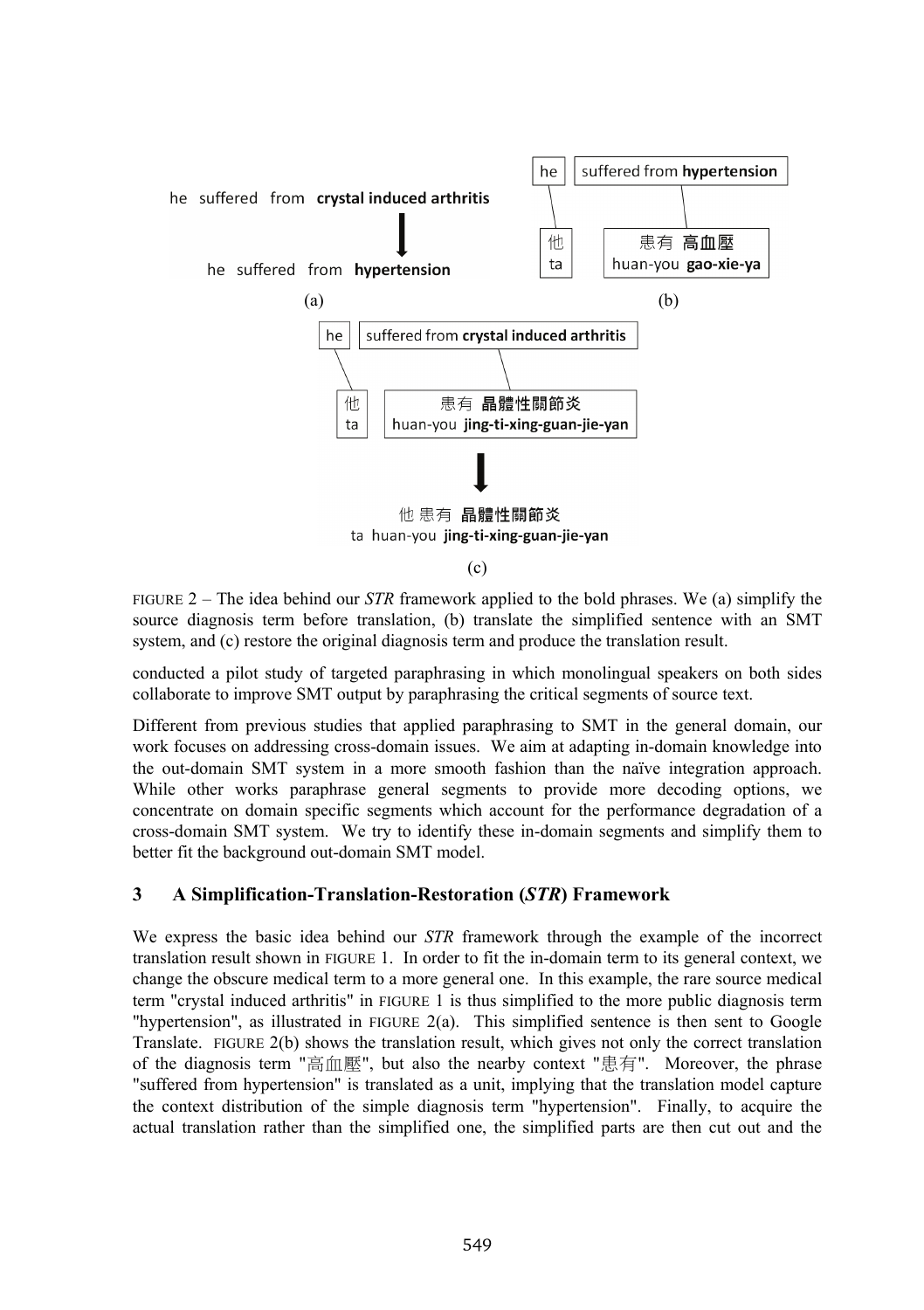original bilingual in-domain terms are restored as illustrated in FIGURE 2(c). The final translation result is correct and fluent in contrast with the one in FIGURE 1.

The proposed *STR* framework is composed of four steps as follows.

- 1. Identifying in-domain segments  $s_1, s_2, \ldots, s_n$  from an input sentence S.
- 2. Simplifying  $s_1, s_2, ..., s_n$  in S and deriving a new source sentence S'.
- 3. Translating the source sentence S' into a target sentence T'.
- 4. Restoring the bilingual in-domain segments  $s_1$ -t<sub>1</sub>,  $s_2$ -t<sub>2</sub>, …,  $s_n$ -t<sub>n</sub> back to S'-T' and deriving the final translation result T.

The following subsections describe each of them in detail.

### **3.1 Identification**

An SMT system performs worse when translating segments which are rare in the background model. Therefore, in the first step of our framework, we identify the in-domain segments in an input source text for the next simplification step. To this end, we collect bilingual in-domain resources which include source-target string pairs.

Although a parallel corpus may not be available in a special domain, there are various ways to collect bilingual in-domain knowledge. For example, bilingual dictionaries can be found in the specific areas with long histories, such as medicine, physics and economics. They provide indomain terminology with high quality and less noise. Not limited to the hand-crafted dictionaries, the bilingual in-domain knowledge may include phrase pairs or synchronous grammar rules, depending on the translation model and the decoding style of our background SMT system. Such bilingual knowledge can be collected by using automatic approaches (Wu and Chang, 2007; Haghighi et al., 2008) or semi-automatic approaches (Morin et al., 2007; Chen et al., 2011).

#### **3.2 Simplification**

In the simplification step, the identified in-domain segments of a text are transformed into the more general expressions. The modified text is then ready to be translated by the background SMT system. The simplification step serves as a pre-processing step before translation. We simplify an in-domain segment according to its type – say, **terminological unit** and **syntactic unit**, in this study.

Terminological units refer to terms that appear in domain specific dictionaries and glossaries without specifiers and modifiers. For these in-domain terms, we simplify them by finding the related terms such as hypernyms or synonyms which have relatively more occurrences and contextual information in the background SMT model. Syntactic units are linguistically meaningful segments which constitute special writing styles of a domain. These units usually bear syntactic categories at clausal or phrase levels such as S, NP, VP, PP, etc. They contain heads along with their modifiers. These syntactic categories can be derived from the parsed or the chunked results. We simplify a syntactic unit based on the rule corresponding to its syntactic category shown as follows.

#### **(a) NP (Noun Phrase)**

We keep the head of an NP and remove its specifier and modifier. If the head noun is a domain specific term, then it is further treated by the simplification rule to a terminological unit.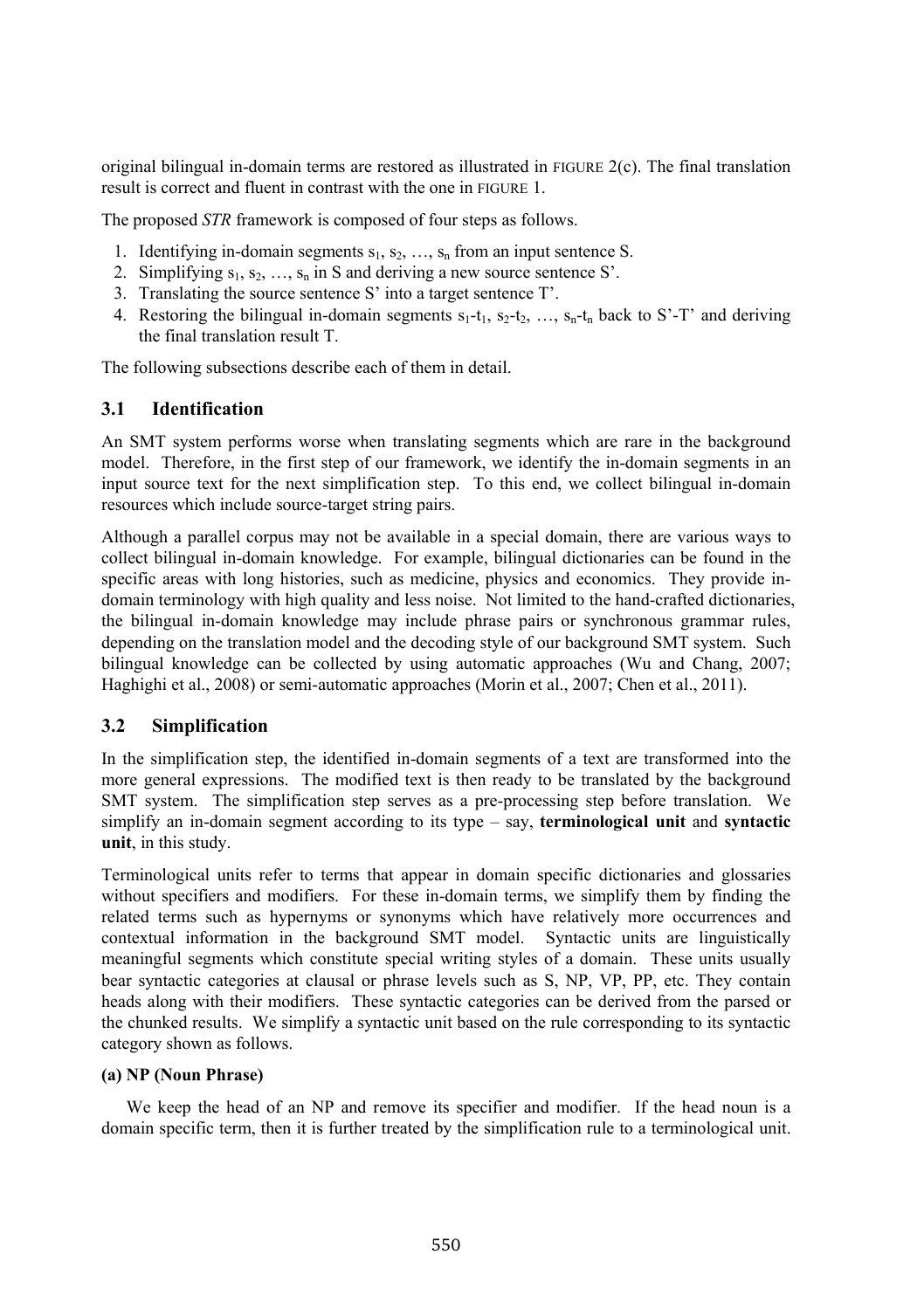FIGURE 3 shows a parsing tree of a string as an example. The string is labelled as NP at the root node which contains two sub-trees with categories NP and PP, respectively. According to this simplification rule, we therefore remove its PP modifier. As a result, the string "a patient of skin rash with multiple erythematous papules" is simplified to only its head "a patient".

#### **(b) VP (Verb Phrase)**

**VP**  $\rightarrow$  **V** + **NP**: We keep V untouched and simplify NP according to the simplification rule (a). For example, we simplify "had underlying diseases of ventricular tachycardia and dyslipidemia" to "had diseases".

 $VP \rightarrow V + PP$ : We keep V untouched and remove PP if PP is a modifier. If PP is mandatory, it is further simplified based on the simplification rule (c). Whether PP is optional or mandatory is determined by the subcategory of V. For example, we simplify the sentence "he was discharged on the morning of 6/30" to "he was discharged".

#### **(c) PP (Prepositional Phrase)**

**PP**  $\rightarrow$  **P** + **NP**: We keep P and simplify NP according to the simplification rule (a). For example, we simplify "with underlying diseases of ventricular tachycardia and dyslipidemia" to "with diseases".

#### **(d) S (Clause)**

We simplify a clause by simplifying its children recursively according to the above simplification rules.



FIGURE  $3 - A$  parse tree of a syntactic unit. A bracketed string at each non-terminal node is the head of the corresponding syntactic category.

The rule-based simplification approach is straightforward, but can be effectively applied to most of the syntactic units as discussed in Section 4. Applying transformation or rewriting rules on source sentences based on their syntactic structures has been adopted in other works. Wang et al. (2007) listed a set of prominent syntactic reordering rules that systematically describe the word order difference between the source and target languages. Based on these rules, they parsed a source language input and reordered its structure to match the target language grammar for training a better translation model and improving a phrase-based SMT system. In their work, source side syntactic reordering also serves as a pre-processing module of the SMT system. Different from their work, we simplify a source language input in favour of the background SMT system instead of changing the order of its structure.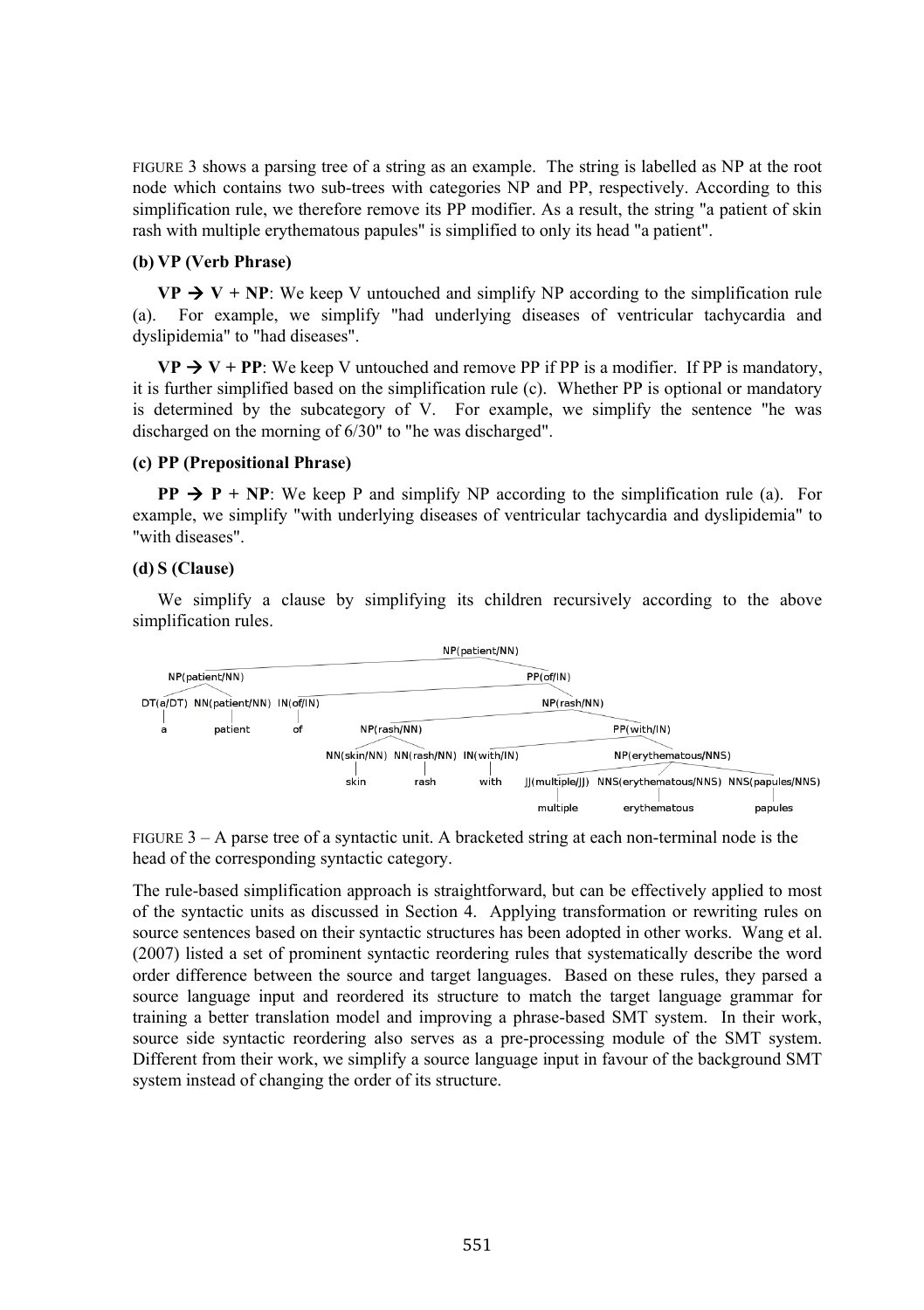# **3.3 Translation**

In the translation step, the background SMT system translates the simplified in-domain text and produces its translation result. Since the input source text is simplified in favour of the translation system, the contextual distributions of the phrases can be estimated better than those of the original text, as demonstrated in FIGURE 2(b).

Our *STR* framework performs domain adaptation under the scenarios where bilingual in-domain segments are available. It is possible to be combined with other domain adaptation approaches that exploit monolingual or bilingual in-domain corpus to help further improve the translation quality. For example, if a parallel in-domain corpus is available, we can perform learning-based domain adaptation approaches described in Section 2, and tune the background translation model toward the specific domain. In this way, we may receive better translation results from the background SMT system and facilitate the next restoration step.

For a phrase-based SMT system and its variations (Chiang, 2005; Xiong et al., 2006; Huang and Chiang, 2007), we can further customize the decoder to produce the translation with higher quality and facilitate the next restoration step of our framework. For example, the in-domain segments in a text are either terminological or syntactic units in our experiments, and therefore their translations are continuous without other interleaving translations. However, an out-domain SMT system may give wrong ordering without in-domain knowledge. For instance, the translation of the medical term "bone lesion" is separated as illustrated in FIGURE 4. In our work, we set up a Moses (Koehn et al., 2007) SMT system and apply its advanced feature of specifying reordering constraint to each of the simplified phrases. Under the constraint, a simplified phrase is translated as a block and its translation is continuous on the target side.



FIGURE 4 – The incorrect reordering of the in-domain segments "bone lesion".

# **3.4 Restoration**

In the restoration step, we receive the translation result from the background SMT system and perform post-processing steps. We locate the simplified phrase pairs and replace them with their corresponding bilingual in-domain segments as illustrated in FIGURE 2(c). The resulting parallel text is the final output of our framework and its target side is the translation of the in-domain text.

To successfully restore the bilingual in-domain segments, we need the internal alignment information between the source and the target sides. Depending on the difficulty of extracting the simplified phrase pairs, different levels of granularity including phrase alignment, word alignment and word alignment score are needed. The restoration methods under different situations are summarized in FIGURE 5. We apply these restoration approaches one by one in the order of increasing granularity: **phrase alignment**, **word alignment** and **probability-based extraction**. As will be discussed in the later section, the empirical results show that these approaches are simple but can be effective to deal with most of the cases.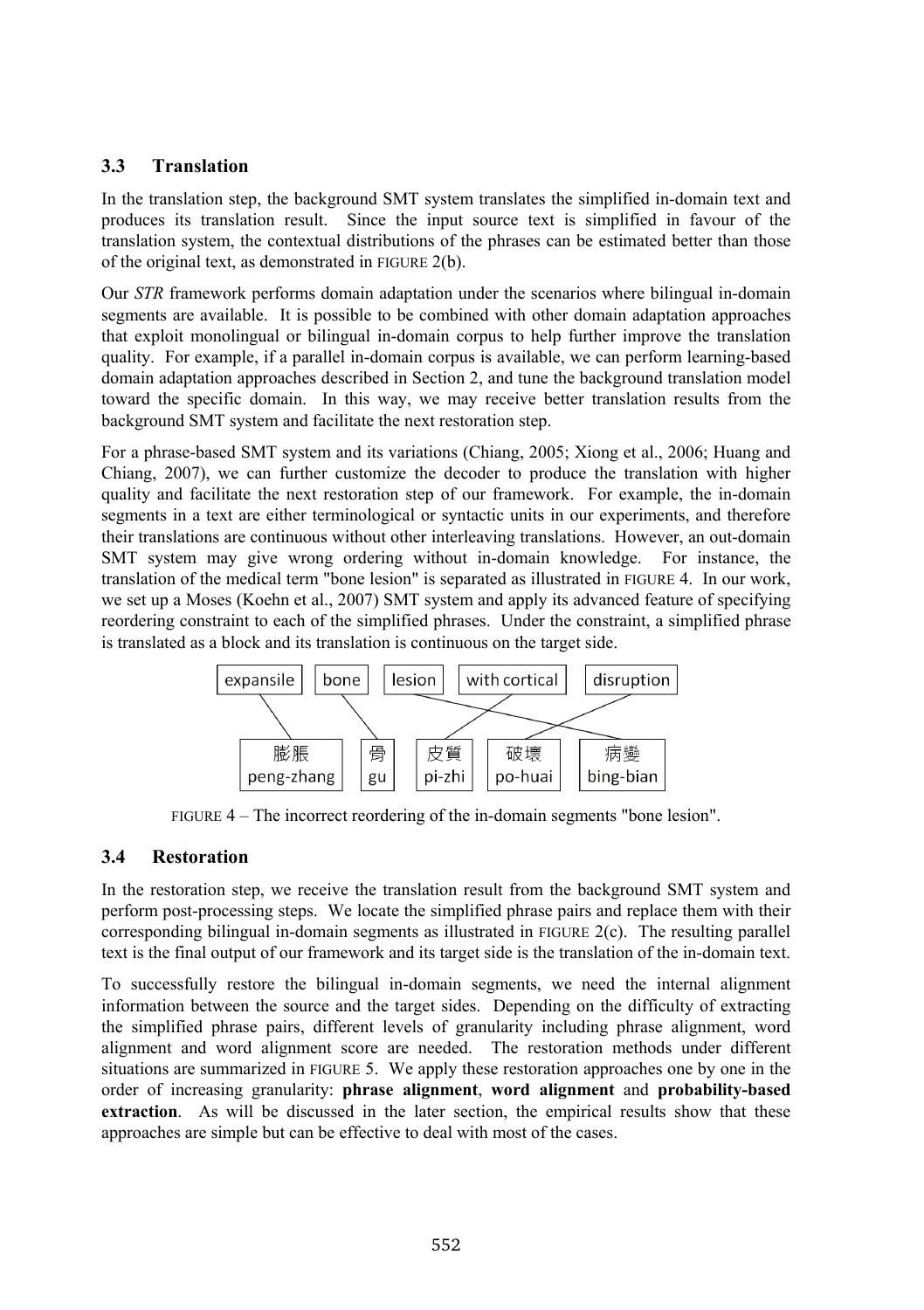

(a) Phrase Alionment

(b) Word Alignment

(c) Probability-based Extraction

FIGURE 5 – Three restoration methods: phrase alignment, word alignment and probability-based extraction. The thick lines are phrase alignments and the thin lines are word alignments.

If a simplified source phrase is translated alone without its nearby context, phrase-level alignment information is sufficient to perform the restoration: we replace the simplified phrase pairs with the original bilingual in-domain segments. FIGURE 5(a) illustrates the phrase alignment method. The shaded blocks and thick lines denote simplified phrase pairs. By checking the phrase alignments provided by the decoder, the simplified phrase pairs can be replaced without further processing. The method is exemplified in FIGURE 6(a). In this example, the simplified term "surgery" is translated as a single phrase. Based on the phrase alignments, the simplified phrase pair "surgery-手術" is replaced with its original form "abdominal tapping-腹部穿刺".



FIGURE 6 – Three restoration methods applied with different levels of alignment information. The thick lines are phrase alignments and the thin lines are word alignments.

In some cases, a simplified phrase is translated together with its nearby context, and therefore we need to determine the translation of the simplified phrase before we can restore its original form, such as the term "hypertension" in FIGURE 2(b). Phrase level alignments are insufficient now and higher granularity is needed, such as word-level alignments, to separate a simplified phrase from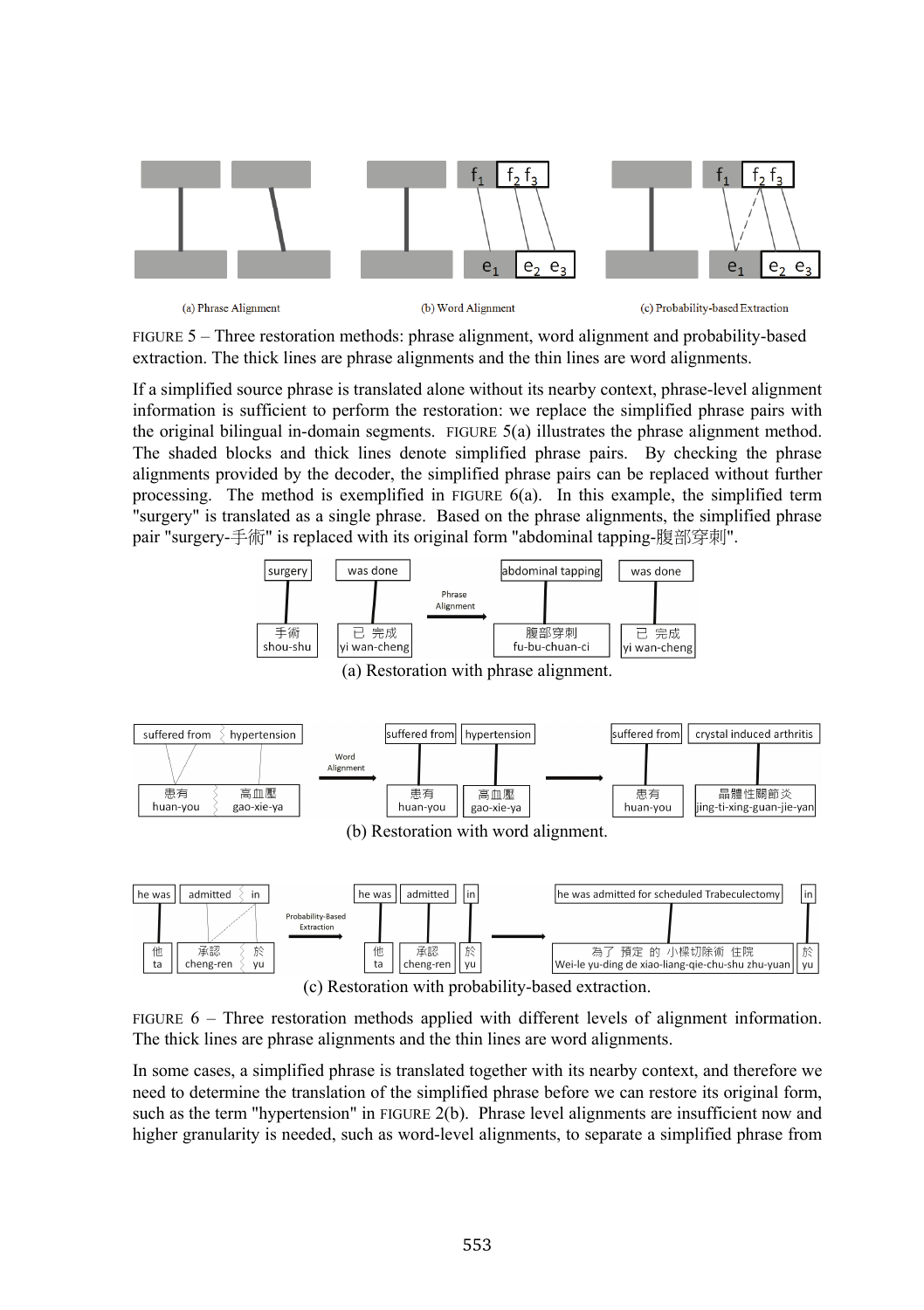its contexts. With word alignment information, we may extract a simplified phrase pair without violating the consistency judgment of a phrase pair (Och et al., 1999). We then replace the simplified phrase pair with its original bilingual in-domain segment. Our word alignment method is illustrated in FIGURE 5(b). The hollow blocks denote the context  $f_2f_3$ , which is translated together with its nearby simplified term  $f_1$ . The thin lines and the thick lines are word alignments and phrase alignments, respectively. Compliant with the consistency of phrase extraction, we separate the phrase pair  $f_1-e_1$  from the phrase pair  $f_1f_2f_3-e_1e_2e_3$ , and perform the restoration. The method is exemplified in FIGURE 6(b). Based on the word alignments, the simplified term "hypertension" can be separated from its context "suffered from" without violating the consistency. Therefore, we can successfully restore the original form "crystal induced arthritis".

There are still cases in which word alignment method fails due to the fertility feature between source and target languages under IBM models (Brown et al., 1993). For a simplified term, which is usually a content word, its translation may be aligned to non-content words on the source side. In this case, extracting simplified phrase pairs would violate the consistency of phrase extraction. Here we apply a probability-based extraction of simplified phrases. This approach deletes weak word alignments based on alignment probabilities. For a source simplified phrase  $f_{i,j}$  spanning from word  $f_i$  to  $f_j$  which is aligned to its target translation  $e_{i,j}$ , we examine each word in  $e_{i,j}$ . If there exists an  $e_k$  ( $i \le k \le j$ ) which is aligned to two source words within  $f_{i,j}$  and outside  $f_{i,j}$  respectively, we try to delete one of the alignments by comparing their word alignment probabilities. FIGURE 5(c) illustrates the probability-based extraction method. The word  $e_1$  is aligned to both  $f_1$  and  $f_2$ . The fuzzy alignment causes the unsuccessful separation of  $f_1-e_1$  from its context  $f_2f_3-e_2e_3$ . If the word alignment probabilities show  $P(f_1|e_1) > P(f_2|e_1)$ , we can delete the weak word alignment  $f_2-e_1$ , and meet the consistency judgment. The method is exemplified in FIGURE 6(c) where the word alignment method is unsuccessful. In this case, we fail to determine the translation of the simplified syntactic unit "he was admitted" because the target word "承認" is aligned to both "admitted" and "in". With the probability-based extraction approach, we delete the alignment (the dashed line) "in-承認", because  $P(in|\vec{A}||\vec{B})$  <  $P(admitted|)$ 承認). After that, we are able to extract the phrase pair "admitted-承認". By determining the translation of "he was admitted" with two consecutive phrase pairs, the restoration of the original form "he was admitted for scheduled Trabeculectomy" can be done easily.

### **4 Experiments**

We experiment our *STR* framework on an English-Chinese SMT application in the medical domain. Moses is built as our general domain SMT system. The translation model is trained on 6.8M sentence pairs collected from Hong Kong corpus (LDC2004T08) and UN corpus (LDC2004E12). We train the trigram language model on the Chinese part of the above parallel corpus and the Central News Agency part of the Tagged Chinese Gigaword (LDC2007T03).

We test our method with the English-Chinese translation task on the medical summaries from the National Taiwan University Hospital (NTUH). The dataset comprises 1,077 parallel sentences within 18 medical summaries. In our SMT application, the gap between in-domain and outdomain corpora is very large in terms of vocabulary and writing styles. In our test set, the average length of a sentence in a medical summary is short (12.58 words) compared to the background general corpus (29 words). TABLE 1 shows some interesting statistics of the domain specific segments in the test set, including the average number of terminological units, syntactic units and OOV words per sentence, and the percentages of words they account for in the test data.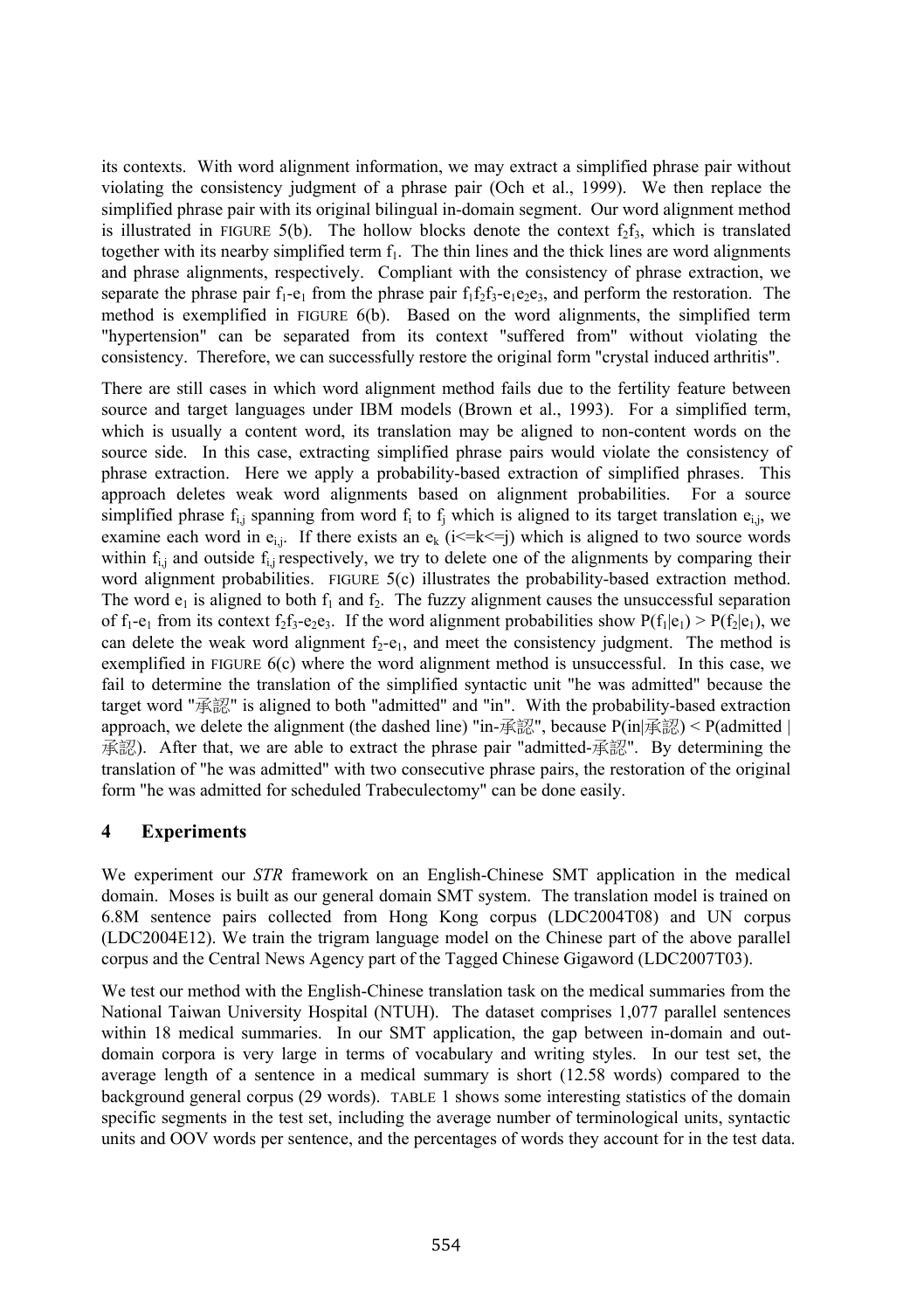On the average, the in-domain segments (terminological and syntactic units) constitute over 36% of the experimental dataset. Nearly 21% of OOV words including surgical, diagnosis and drug terms occur in a sentence and most of them are parts of terminological and syntactic units. This justifies our motivation to alleviate the OOV problem in our cross-domain SMT system by simplifying the text in this special domain before sending it to the background SMT system.

|                     | Occurrence       | Percentage |
|---------------------|------------------|------------|
| Terminological Unit | 2.04/sentence    | 18.37%     |
| Syntactic Unit      | $0.65$ /sentence | 17.86%     |
| OOV Word            | 2.93/sentence    | 21.18%     |

TABLE 1 – Statistics of the in-domain segments and the OOV words in the test set.

To identify the in-domain segments in a text, we collect bilingual terminological and syntactic units from the medical domain. Section 3.1 describes the identification step and discusses various ways to collect the bilingual in-domain knowledge with automatic and semi-automatic approaches. In our experimental domain (i.e., English medical summaries), bilingual medical dictionaries are available from plenty of resources and thus they are sufficient for collecting bilingual terminological units. On the other hand, bilingual syntactic units are relatively hard to obtain. Only monolingual corpus can be obtained in this domain, and obtaining parallel text by manual translation incurs high cost due to the involvements of domain experts (e.g., doctors). Therefore we collect the bilingual syntactic units by taking a semi-automatic approach in order to make the best of manual efforts. The collection of terminological and syntactic units is briefly described below, and readers can refer to Chen et al. (2011) for more details.

The terminological units are collected from both public and non-public resources. They include public medical dictionaries from domestic medical colleges and Department of Health. We are also provided with frequent bilingual term pairs used by NTUH staff. Merging these bilingual dictionaries causes ambiguity in which a medical term has multiple translations with similar meanings but in different styles. Since consistent translation of terminology is desired in this application, ambiguous translations are reviewed and edited by the staff at NTUH. So far nearly 70,000 bilingual terminological units are collected and stored in our database.

The syntactic units are semi-automatically collected with a pattern mining algorithm and annotations by the in-domain experts. Since we choose phrase-based SMT as our background SMT system, the n-gram based syntactic units are preferred for easier integration. We first automatically extract the candidate n-grams from the experimental medical summary corpus with medical entity recognition (Ben Abacha and Zweigenbaum, 2009) and NLP techniques. These source language n-grams are then reviewed and fast translated by doctors with the help of a userfriendly annotation tool. The resulting bilingual n-grams are then collected and organized into the bilingual syntactic units. The NLP techniques aim to reduce the cost of annotations by doctors, and increase the coverage of bilingual syntactic units. TABLE 2 gives some samples of these n-gram based syntactic units in this domain. Both source and target n-grams are listed for each bilingual syntactic unit. The words in bold denote the medical categories which represent diseases or symptoms (**DIAGNOSIS**), medical tests (**TEST**), surgical or non-surgical treatments (**TREATMENT**), etc. These syntactic units capture in-domain writing styles and local reorderings (note the different orders of medical categories between source and target sides).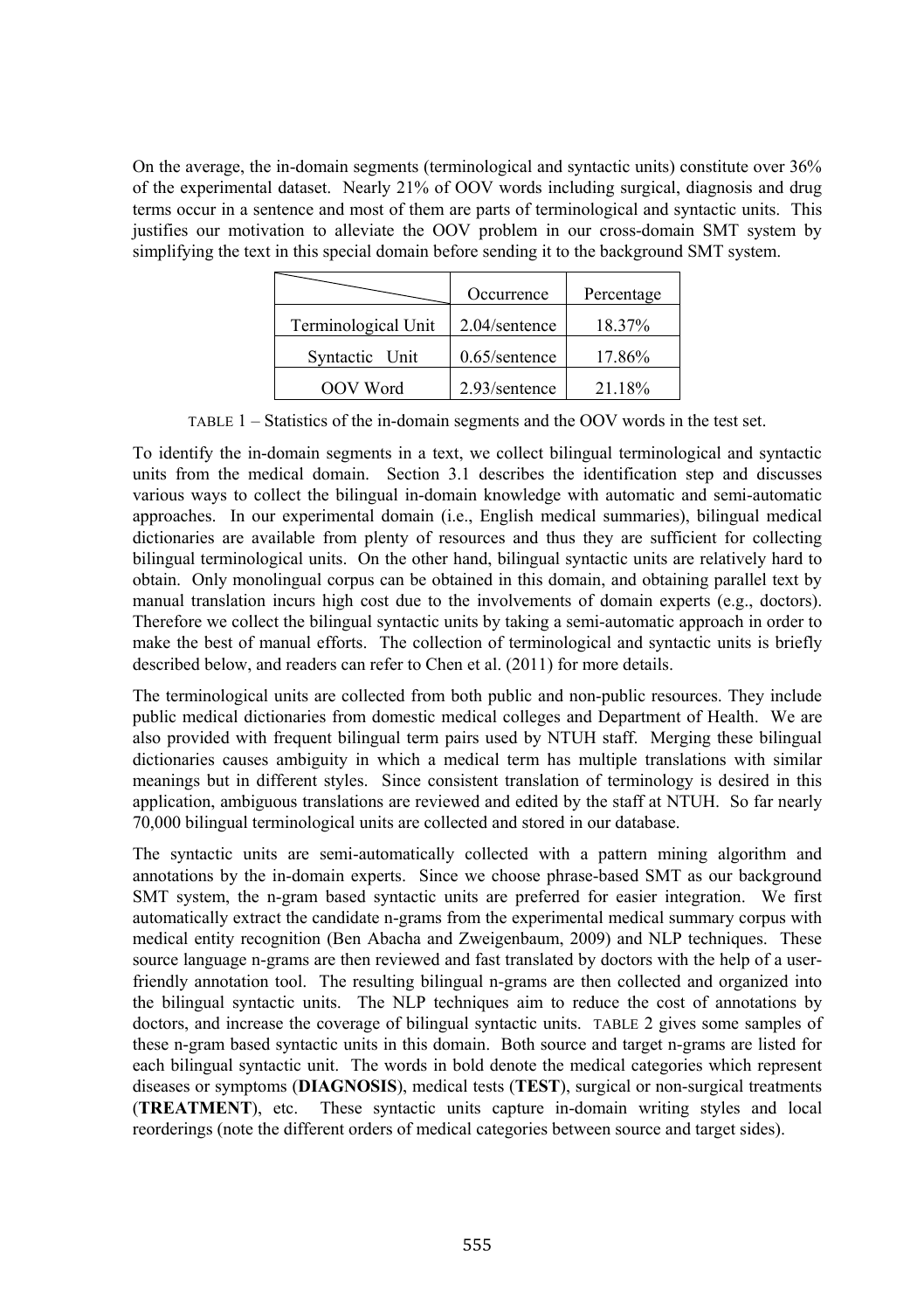| Source Syntactic Unit                       | Syntactic Label |
|---------------------------------------------|-----------------|
| Target Syntactic Unit                       |                 |
| underwent TEST on DATE                      |                 |
| 於 DATE 接受 TEST<br>檢査                        | VP              |
| yu jie-shou jian-cha                        |                 |
| DRUG was given for DIAGNOSIS                |                 |
| <b>DRUG</b> 用於治療 <b>DIAGNOSIS</b><br>使用     | S               |
| shi-yong vong-yu-zhi-liao                   |                 |
| received <b>TREATMENT</b> with <b>DRUG</b>  | VP              |
| 接受 TREATMENT 及 DRUG 治療                      |                 |
| ii<br>zhi-liao<br>jie-shou                  |                 |
| DIAGNOSIS at the right REGION               |                 |
| 在右側 REGION 之 DIAGNOSIS                      | NP              |
| zhi<br>zai-you-ce                           |                 |
| <b>TREATMENT</b> of the right <b>REGION</b> |                 |
| <b>REGION 的 TREATMENT</b><br>右側             | NP              |
| de<br>you-ce                                |                 |

TABLE 2 – Samples of bilingual syntactic units.

In the simplification step, we simplify the identified in-domain segments of a text. For runtime efficiency, we perform the simplification on all of the collected terminological and syntactic units in advance and store the results to avoid redundant work. The terminological units are simplified based on the ontology provided by Unified Medical Language System (UMLS). For a medical term, we search for its hypernyms and find the most frequent one in the background translation model and designate it as the simplified form.

The syntactic units are parsed with Stanford parser (Klein and Manning, 2003) and simplified with the rules described in Section 3.2. TABLE 3 gives the number of syntactic units for each syntactic label. There are parsing errors for few n-grams and they are manually corrected. As shown in TABLE 3, more than 70% of the n-grams are correctly simplified. Most of the errors come from the unexpected syntactic labels which can be processed with new simplification rules. For example, the common syntactic unit "was admitted due to **DIAGNOSIS**" can be simplified to "was admitted". However, the syntactic label ADJP which covers "due to **DIAGNOSIS**" is not considered in our rules and therefore remains unchanged after the simplification step. We plan to devise a more robust method beyond the rule-based one for future work.

In the restoration step, we receive and post-process the SMT results as described in Section 3.4. In our experiments, phrase level alignments are provided by the Moses decoder, and word level alignments are obtained as the intermediate results after training the phrase table. Our methods successfully perform the restorations on most of the test data. Total 1,004 (93.22%) of the 1,077 sentences can be successfully restored with the three proposed restoration methods. For the other 73 sentences, most of these failure cases result from translation errors of the simplified phrases by Moses, which in turn affect the word alignments and introduce difficulties. TABLE 4 shows the performance of each restoration method. The second column counts the number of applications of each restoration method on the test set, and the third column counts how many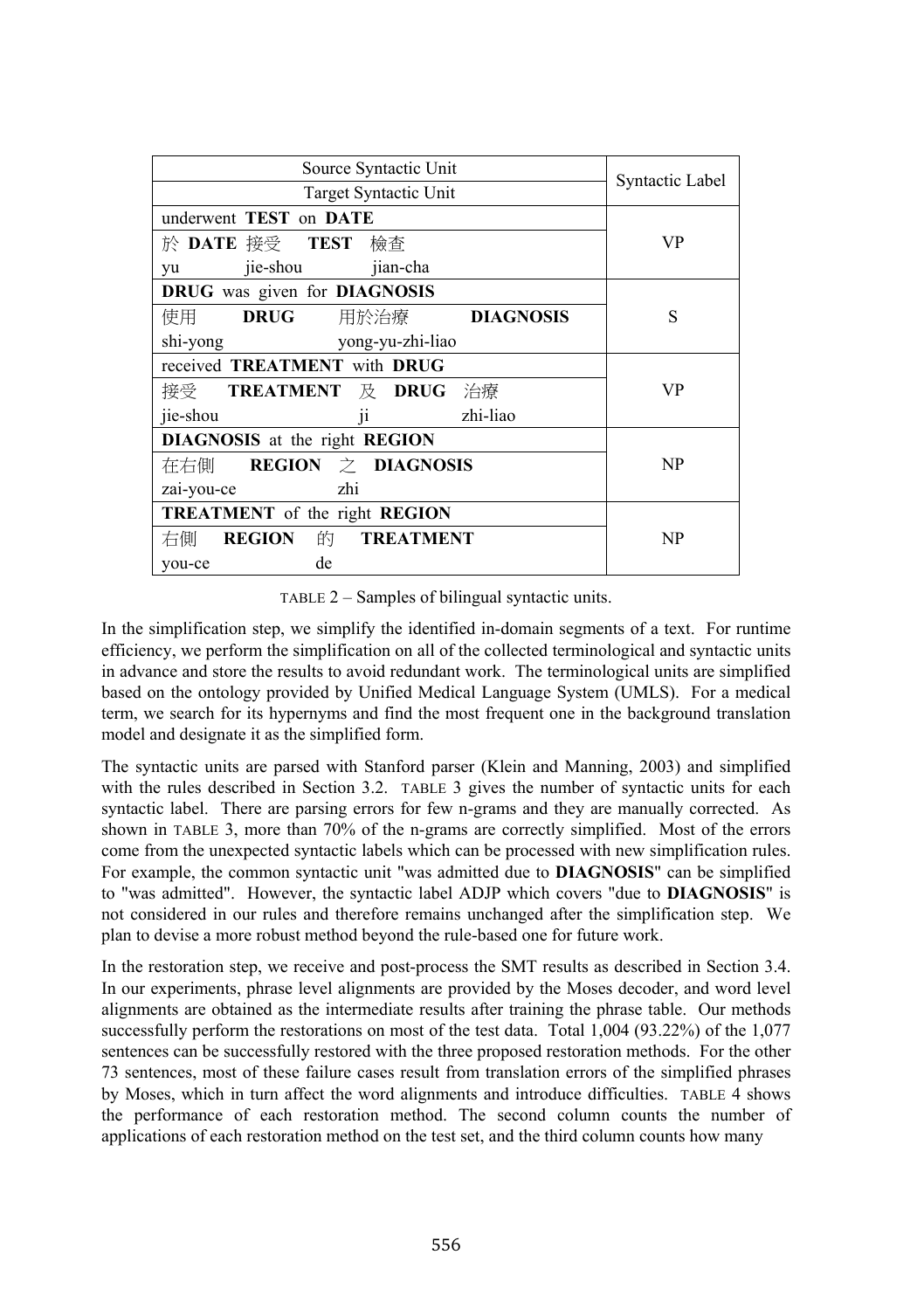| Syntactic Unit | Count | Parsing Error | Simplification Error |
|----------------|-------|---------------|----------------------|
| NP             | 697   | 4.85%         | 28.15%               |
| VP             | 287   | 2.94%         | 27.12%               |
| PP             | 228   | 1.85%         | 8.89%                |
| S              | 342   | 1.23%         | 9.59%                |
| Other          | 12    | 33.33%        |                      |

TABLE 3 – Parsing and simplification performances on syntactic units. We manually simplify the 12 syntactic units with minority labels.

|                              | <b>Total Count</b> | Sentence Count |
|------------------------------|--------------------|----------------|
| Phrase Alignment             | $1,767(60.93\%)$   | 865 (86.16%)   |
| Word Alignment               | 981 (33.83%)       | 657 (65.44%)   |
| Probability-based Extraction | $152(5.24\%)$      | 137 (13.65%)   |

TABLE 4 – Various restoration methods.

sentences include the application of each restoration method. Total 2,900 applications of the restoration methods have been done in the testing. With phrase alignments, we can deal with over 60% of the simplified phrases. For the remaining simplified phrases, the background SMT model captures their contexts with higher confidence, and therefore they are translated with the surrounding words. For these cases, we use word alignment information, and perform the word alignment and the probability-based extraction methods. Although the probability-based extraction accounts for only 5.24% of the restorations, it is applied on 13.65% of the sentences, as shown in the third column. This confirms that the approach of deleting weak word alignment is simple but effective in handling the inconsistency during phrase extraction.

We compare our *STR* framework against three baselines. These four SMT systems share the same background translation and language models which are trained from the corpus described in the beginning of this section. The Moses system is trained with its default scripts without any indomain prior knowledge. We choose Moses' default behaviour to handle OOV words, i.e., they are copied to translation results. We also use an advanced feature of Moses to build another setting (Moses+Terminology) by adding an in-domain phrase table with the terminological units. It serves as the back-off model during the runtime decoding. That is, Moses searches the backoff model only when no translation for a phrase is found in the background model. In the naïve integration system, we apply the identification step to a source sentence and mark the in-domain segments. Rather than simplifying these segments, we use the XML markup function of Moses to force the translations of these terminological and syntactic units.

TABLE 5 shows 4-gram BLEU (Papineni et al., 2002) and TER (Snover et al., 2006) scores of these systems. With poor in-domain knowledge, the baseline Moses achieves the low performance on the test set. On the other hand, the Moses system with terminology back-off model eliminates most of the OOV problems and gets better performance. The naïve integration system gives further improvement over the Moses+Terminology system by performing medical entity recognition on a source input before sending it to Moses. Therefore, it can identify the multiword terminological units and the syntactic units during the identification step. The system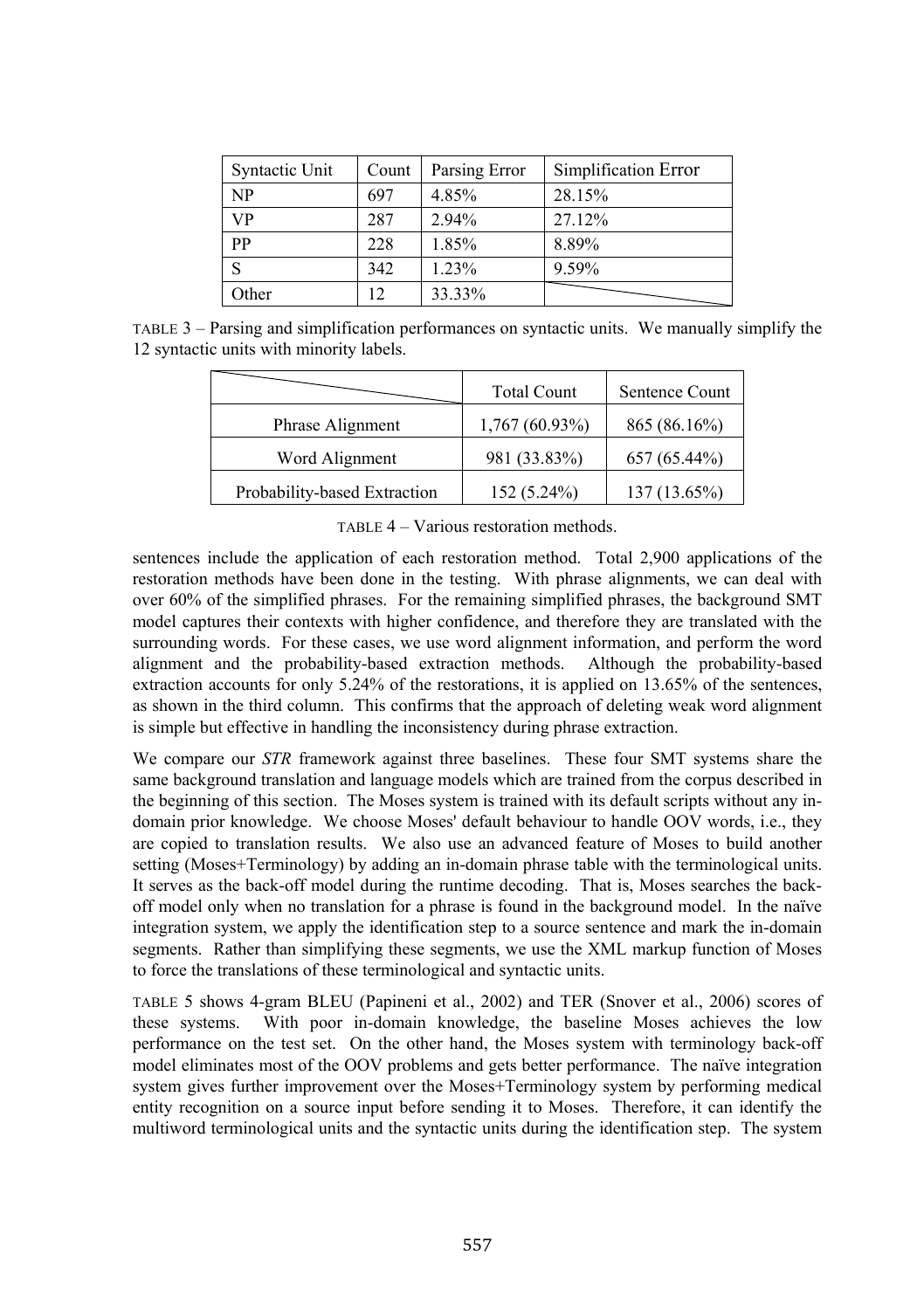with the *STR* framework achieves the best translation performance among the four systems measured by both BLEU and TER scores. Comparing the translation results of the *STR* framework and the naïve integration system, we find the former gives better translations and reorderings on the general segments. In summary, the experimental results and observations show that our simplification approach improves the baseline SMT systems by identifying specific segments with bilingual in-domain knowledge and modifying these special segments to better fit the background SMT model.

|                      | BLEU-4 | TER    |
|----------------------|--------|--------|
| Moses                | 14.35  | 64.911 |
| Moses+Terminology    | 20.56  | 55.712 |
| Naïve Integration    | 26.29  | 47.683 |
| <b>STR</b> Framework | 35.87  | 40.650 |

TABLE 5 – Translation performances on medical summaries.

# **Conclusion and Future Work**

This paper proposes a simplification-translation-restoration framework for cross-domain applications in SMT. We integrate bilingual in-domain knowledge into a background outdomain SMT system. That deals with the cross-domain and the data sparseness problems at the same time. The in-domain text goes through identification, simplification, translation, and restoration steps. Important issues are addressed and discussed for each step, including preparing bilingual in-domain knowledge, simplification with syntactic information, and different restoration strategies for extracting simplified phrases from the SMT results. We evaluate the performance of our framework through a cast study of medical summary translation. The empirical results show the effectiveness of our approach at each step of the framework. For the end-to-end translation task, our method outperforms the background SMT system and the systems with different integration approaches.

Currently, we apply a rule-based simplification approach to four common syntactic units, i.e., NP, VP, PP, and S. The alternative is to simplify in-domain segments based on statistical evidence. Searching for a simplified form for a phrase in a more robust way will give more hints to aid the background SMT system. That is worthy of further investigation. Besides, to introduce a feedback mechanism to improve an *STR*-based MT system is also one of the research issues. Which parts, pre-processing (i.e., identification and simplification), translation, and postprocessing (i.e., restoration), have to be modified through the feedback and how they are modified are critical. In our scenario, the doctors post-edit the MT results of English medical summaries and produce the correct Chinese medical summaries. The editing logs can be analysed to improve identification, simplification, translation, and restoration steps for further domain adaptation.

# **Acknowledgments**

This work was partially supported by National Science Council (Taiwan) and Excellent Research Projects of National Taiwan University under contracts NSC101-2221-E-002-195-MY3 and 101R890858.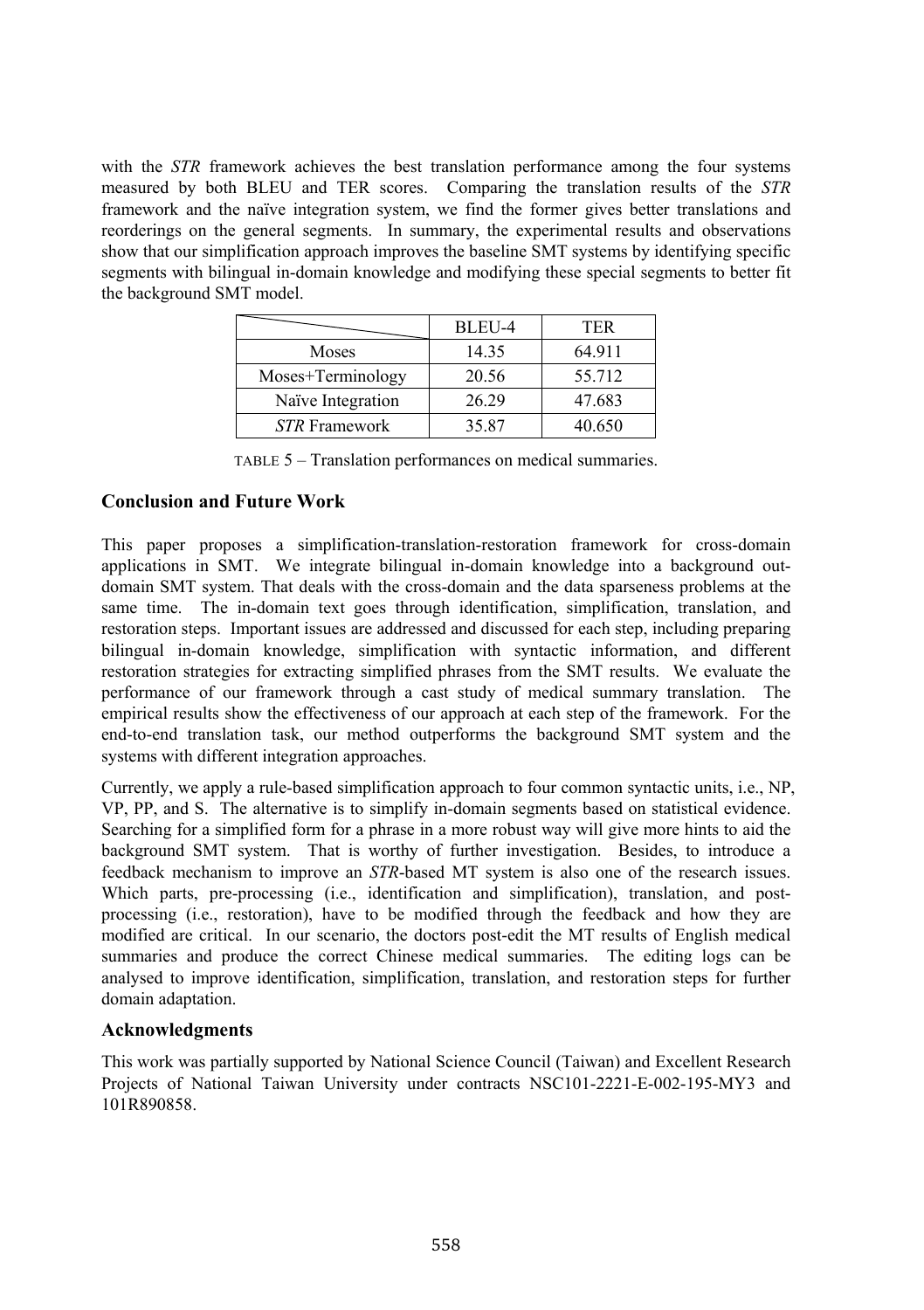### **References**

Abacha, A. B. and Zweigenbaum, P. (2011). Medical entity recognition: a comparison of semantic and statistical methods. In *Proceedings of the 2011 Workshop on Biomedical Natural Language Processing*, pages 56–64.

Aziz, W., Dymetman, M., Mirkin, S., Specia, L., Cancedda, N., and Dagan, I. (2010). Learning an expert from human annotations in statistical machine translation: the case of out-of-vocabulary words. In *Proceedings of EAMT 2010*.

Bertoldi, N. and Federico, M. (2009). Domain adaptation for statistical machine translation with monolingual resources. In *Proceedings of the Fourth Workshop on Statistical Machine Translation*, pages 182–189.

Callison-Burch, C., Koehn, P. and Osborne, M. (2006). Improved statistical machine translation using paraphrases. In *Proceedings NAACL 2006*, pages 17–24.

Carpuat, M. and Wu, D. (2007). Improving statistical machine translation using word sense disambiguation. In *Proceedings of EMNLP 2007*, pages 61–72.

Chan, Y. S., Ng, H. T. and Chiang, D. (2007). Word sense disambiguation improves statistical machine translation. In *Proceedings of ACL 2007*, pages 33–40.

Chen, H., Huang H., Tjiu, J., Tan, C. and Chen, H. (2011). Identification and translation of significant patterns for cross-domain SMT applications. In *Proceedings of Machine Translation Summit XIII*, pages 277–284.

Chiang, D. (2005). A hierarchical phrase-based model for statistical machine translation. In *Proceedings of ACL 2005*, pages 263–270.

Civera, J. and Juan, A. (2007). Domain adaptation in statistical machine translation with mixture modeling. In *Proceedings of the Second Workshop on Statistical Machine Translation*, pages 177–180.

Foster, G., Goutte, C., and Kuhn, R. (2010). Discriminative instance weighting for domain adaptation in statistical machine translation. In *Proceedings of EMNLP 2010*, pages 451–459.

Haghighi, A., Liang, P., Berg-Kirkpatrick, T. and Klein, D. (2008). Learning bilingual lexicons from monolingual corpora. In *Proceedings of ACL 2008*, pages 771–779.

Huang, L. and Chiang, D. (2007). Forest rescoring: Faster decoding with integrated language models. In *Proceedings of ACL 2007*, pages 144–151.

Klein, D. and Manning, C. D. (2003). Accurate unlexicalized parsing. In *Proceedings of ACL 2003*, pages 423–430.

Koehn, P., Och, F. J. and Marcu, D. (2003). Statistical phrase-based translation. In *Proceedings of HLT-NAACL 2003*, pages 127–133.

Koehn, P. (2004). Pharaoh: a beam search decoder for phrased-based statistical machine translation models. In *Proceedings of AMTA 2004*, pages 115–124.

Koehn, P., Hoang, H., Birch, A., Callison-Burch, C., Federico, M., Bertoldi, N., Cowan, B., Shen, W., Moran, C., Zens, R., Dyer, C., Bojar, O., Constrantin, A., and Herbst, E. (2007). Moses: